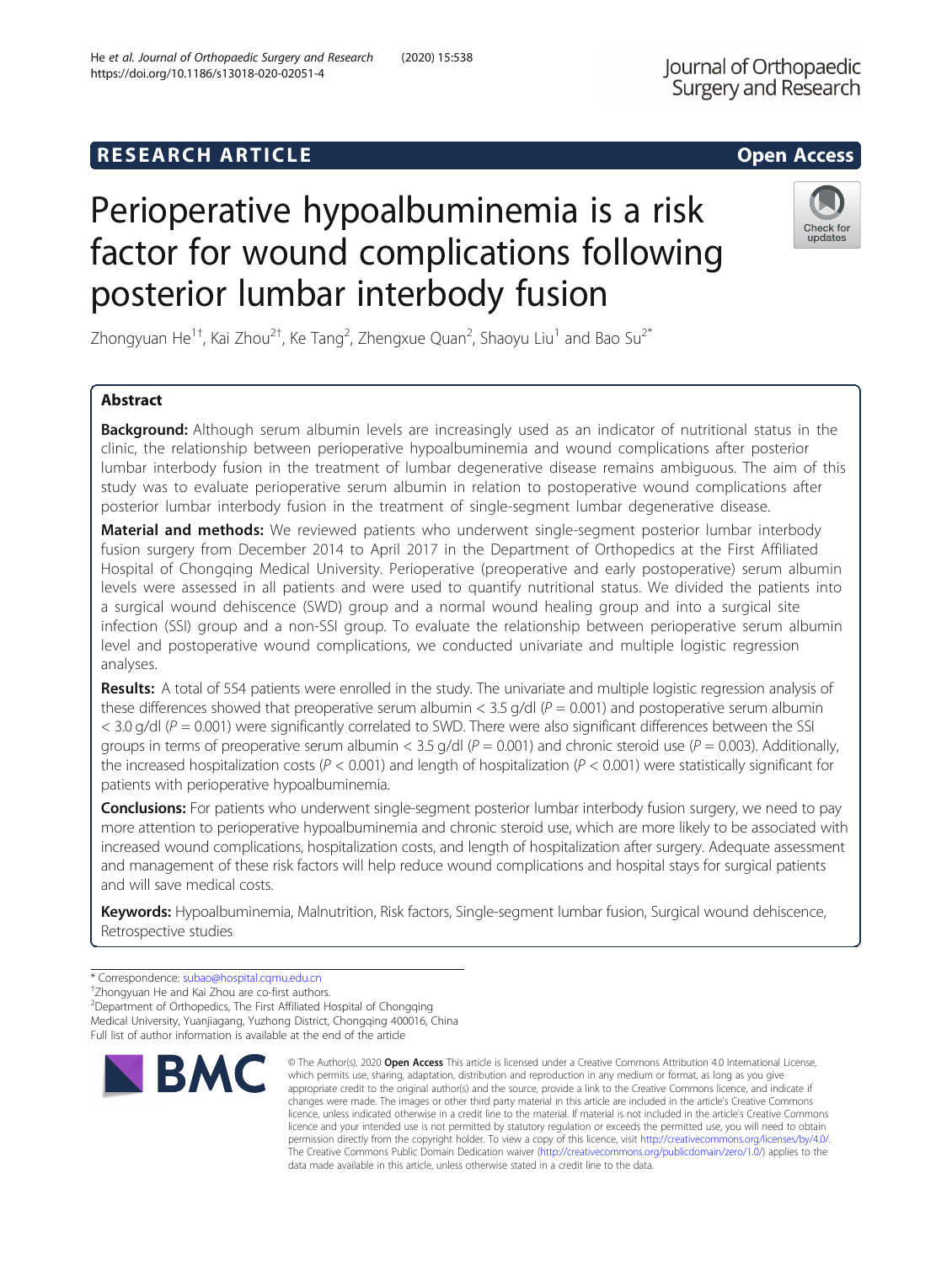#### Background

Nutritional status is a key factor in patient prognosis in various medical contexts  $[1-4]$  $[1-4]$  $[1-4]$  $[1-4]$  $[1-4]$ . An estimated 4.3% of community-dwelling adults suffer from malnutrition, and the prevalence of malnutrition among medical inpatients ranges from 20 to  $45\%$  [\[5](#page-6-0)–[11\]](#page-6-0). Malnutrition can be identified in various ways, including serological marker evaluation, anthropometric measurements, and nutrition scoring tools. Among the numerous methods to define malnutrition, the one most frequently used is the serum albumin level. Albumin less than 3.5 g/dL is recognized as hypoalbuminemia (malnourished) [\[12](#page-6-0)–[14\]](#page-6-0).

The perioperative malnutrition of surgical patients is related to various postoperative adverse outcomes, including infection, acute kidney injury (AKI), and mortality. Wound complications are the most common problems for surgeons. Understanding the impact of perioperative malnutrition on postoperative wound complications and outcomes is of great significance.

Lumbar fusion is one of the most common spinal procedures. Although this is a relatively safe operation with a high success rate, there is still a risk of postoperative complications and a need for revision surgery. The common wound complications are wound infection, wound dehiscence, wound hematoma, and wound hernia. The incidence of complications after spinal fusion ranges from 1 to 20% [\[15,](#page-6-0) [16\]](#page-6-0). Wound complications increase patient suffering, hospital length of stay, readmission rate, medical expenses, and mortality and place a heavy burden on patients' families and social health systems. Although progress has been made in the effective prevention of infection through antimicrobials, strengthening wound area management, strengthening operating room, instrument disinfection control, strict suturing during surgery, postoperative drainage, and other methods reduce the possibility of complications. It is still difficult to avoid wound complications in some spinal patients after surgery.

In recent years, with the gradual increase in patients with lumbar degenerative diseases, we found that perioperative malnutrition also increased year by year. Perioperative malnutrition may be linked to age, poor eating, pain, long-term bed rest, and other factors. Obese patients who are overweight may still be malnourished [[17](#page-7-0)–[19](#page-7-0)]. Despite the growing body of literature on the effects of hypoalbuminemia on postoperative outcomes in other surgical fields, few studies to date have investigated the relationship between perioperative hypoalbuminemia and postoperative wound complications in patients following degenerative lumbar spine surgery. The aim of the study was to explore whether the perioperative albumin level can be used as a risk indicator of postoperative wound complications after one-level posterior lumbar interbody fusion (PLIF).

#### Material and methods

In The First Affiliated Hospital of Chongqing Medical University, 787 folders of all consecutive patients operated by PLIF were reviewed between December 2014 and April 2017. The study protocol was conformed to the ethical guidelines of the Declaration of Helsinki and the Ethics Committee of The First Affiliated Hospital of Chongqing Medical University, Chongqing, China, and all patients provided informed consent concerning the use of their medical records.

The inclusion criteria were (1) patients aged of 18 or above; (2) patients with a diagnosis of primary singlesegment lumbar degenerative disease, lumbar disc herniation, lumbar spinal stenosis, or spondylolisthesis; (3) patients undergoing PLIF surgery; and (4) patients followed up for a minimum of 1 year with complete data.

The exclusion criteria were the following: (1) patients with multisegment lumbar degenerative disease, (2) patients with previous lumbar surgery, and (3) patients with incomplete laboratory data.

All operations were performed in standard vertical stratospheric operating rooms. We performed antibiotic prophylaxis 30 min before the beginning of the surgery and prolonged to the first 72 h postoperatively. All operations were performed by the members of the same medical team (from the authors). Patients were encouraged to wear braces after surgery.

The main preoperative baseline variables included albumin level; the secondary preoperative baseline variables included age, body mass index (BMI), sex, diabetes, tobacco use, and chronic steroid use. Considering that early bed rest in patients with lumbar spondylolisthesis may lead to postoperative wound complications, we also included the preoperative diagnosis in the evaluation index.

We assessed two wound-related complications: SWD and SSI. According to the Centers for Disease Control (CDC) and Prevention criteria [\[20](#page-7-0)], superficial SSI was defined as follows: (a) purulent drainage from the superficial incision; (b) organism(s) identified from an aseptically obtained specimen from the superficial incision or subcutaneous tissue by a culture- or non-culture-based microbiologic testing method which is performed for purposes of clinical diagnosis or treatment; (c) the wound had at least one of the following signs of symptoms: localized pain or tenderness, localized swelling, erythema, or heat; and (d) diagnosis of superficial incisional surgical site infection by the surgeon, attending doctor, or other designee.

For deep SSI, a surgical wound was with at least one of the following: (a) purulent drainage from the deep incision; (b) organism(s) identified from the deep soft tissues of the incision by a culture- or non-culture-based microbiologic testing method which is performed for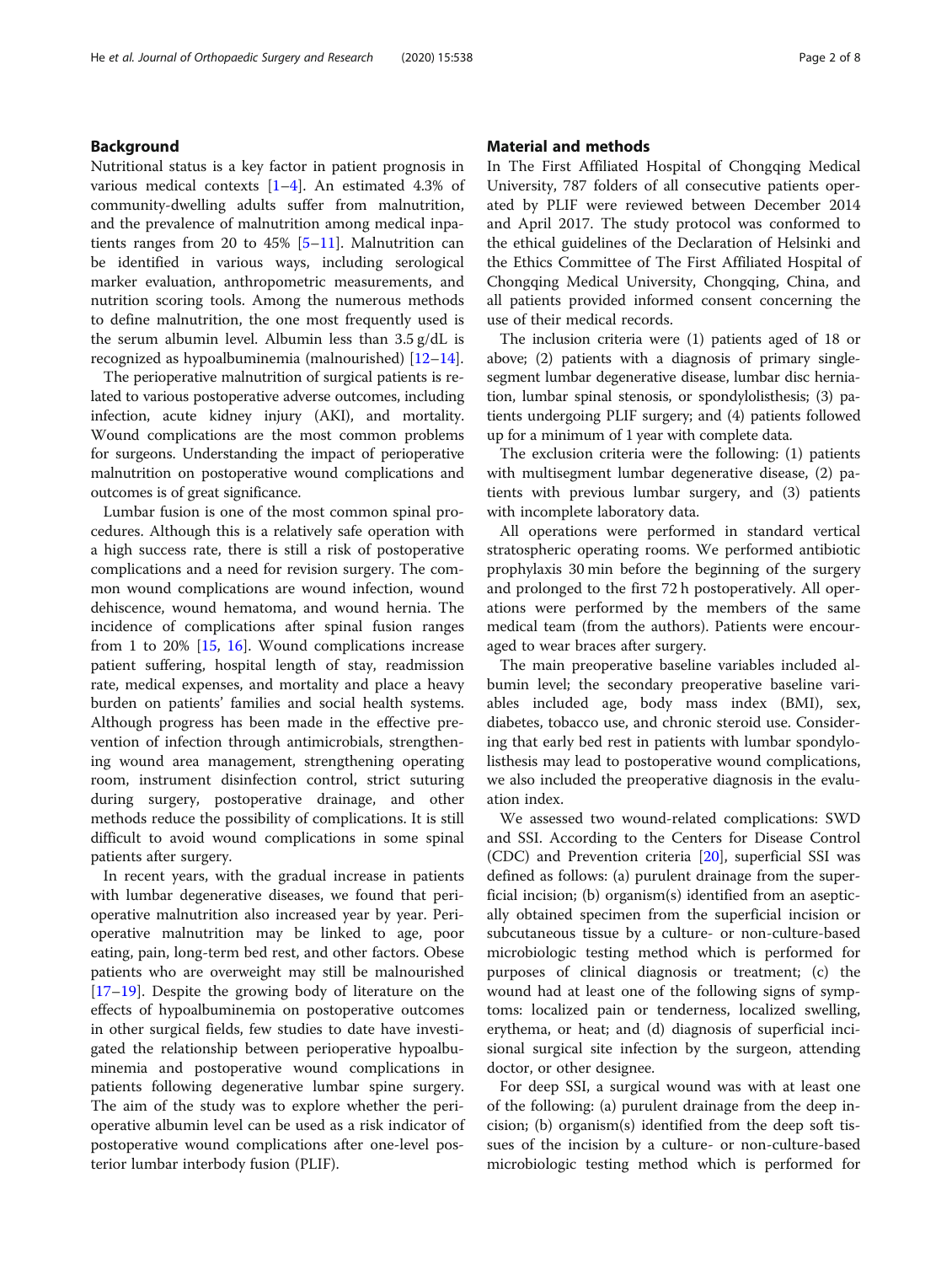<span id="page-2-0"></span>purposes of clinical diagnosis or treatment, and when the patient has at least one of the following signs and symptoms: fever (> 38 °C), localized pain, or tenderness; and (c) an abscess or other evidence of infection involving the deep incision that is detected on gross anatomical or histopathologic exam, or imaging test. Patients meeting the above criteria were included in the SSI. During the hospital stay and follow-up, the surgeons remained vigilant for any signs of wound complications (drainage, atherosclerosis, skin necrosis, and dehiscence) in these patients. A surgical site infection occurring within 1 year after surgery was also considered as an infectious complication.

Preoperative serum albumin and postoperative shortterm albumin levels within 7 days of surgery were collected. Operative variables included operative time and intraoperative blood loss. Postoperative variables included postoperative drainage amount and length of hospital stay. Overall hospital costs in Chinese Yuan (CNY) were also reported. Albumin serum level less than 3.5 g/dL was recognized as hypoalbuminemia, and when the level was less than 3.0 g/dL, an intravenous albumin supplementation was required [[9](#page-6-0)–[11\]](#page-6-0).

#### Statistical analysis

Statistical analyses were performed using SPSS 24.0 for Windows. Data are shown as the mean ± standard deviation (SD) and median (interquartile range, IQR). Logistic regression analysis was conducted to analyze the risk factors for SWD and SSI. Univariate logistic regression found factors with  $p < 0.05$  that were added to multivariate logistic regression analysis. Odds ratios (ORs) and 95% confidence intervals (CIs) were also determined. A  $p$  value of less than 0.05 was considered as statistically significant. The Student  $t$  test and Mann-Whitney  $U$  test were used for comparing demographic data between the two groups. All  $p$  values were two-sided.

#### Results

A total of 787 patients were eligible, but only 554 patients were included in this study. There were 317 females and 237 males. The mean age of the patients was 56.9 years (range 22–85). The incidence of SWD after lumbar spine fusion was 12.45% (69/554), and the incidence of SSI was 3.43% (19/554). Microorganisms were isolated from all 19 patients with SSI by open debridement, ultrasound-guided biopsy, superficial exudate, and drainage culture. There

#### Table 1 Patients' demographic characteristics for SWD

| Variable                                         | Total ( $N = 554$ ) | Surgical wound<br>dehiscence ( $n = 69$ ) | Normal wound<br>healing ( $n = 485$ ) | P value                  |
|--------------------------------------------------|---------------------|-------------------------------------------|---------------------------------------|--------------------------|
| Preoperative baseline variables                  |                     |                                           |                                       |                          |
| Age at surgery, mean (SD)                        | 56.9 (13.4)         | 60.8 (14.2)                               | 56.4 (13.2)                           | 0.950                    |
| BMI, mean (SD)                                   | 24.1(3.1)           | 24.2 (3.8)                                | 24.1(3.0)                             | 0.731                    |
| Male                                             | 237 (43)            | 30(43.5)                                  | 207 (42.7)                            | 0.076                    |
| <b>Diabetes</b>                                  | 60 (10.8)           | 9(13.0)                                   | 51 (10.5)                             | 0.965                    |
| Smoker                                           | 144 (26.0)          | 22 (31.9)                                 | 120 (25.2)                            | 0.573                    |
| Chronic steroid use                              | 11 (1.99)           | 5(7.25)                                   | 6(1.24)                               | < 0.001                  |
| Albumin level $<$ 3.5 g/dl                       | 13(2.35)            | 6(8.70)                                   | 7(1.44)                               | 0.001                    |
| Diagnose                                         |                     |                                           |                                       |                          |
| <b>Herniation</b>                                | 270 (48.7)          | 33 (47.8)                                 | 237 (48.9)                            | $\overline{\phantom{0}}$ |
| Stenosis                                         | 86 (15.5)           | 12 (17.4)                                 | 74 (15.3)                             | 0.053                    |
| Spondylolisthesis                                | 198 (35.7)          | 24 (34.8)                                 | 174 (35.8)                            | 0.397                    |
| <b>Operative variables</b>                       |                     |                                           |                                       |                          |
| Operative time, mean (SD), min                   | 160.8 (43.9)        | 154.4 (48.5)                              | 161.8 (43.2)                          | 0.593                    |
| Bleeding volume, mean (SD) mL                    | 318.5 (90.8)        | 284.1 (30.4)                              | 311.4 (89.6)                          | 0.662                    |
| Postoperative variables                          |                     |                                           |                                       |                          |
| Albumin level < 3.5 g/dl                         | 314 (56.7)          | 56 (81.2)                                 | 258 (53.2)                            | 0.023                    |
| Albumin level < 3.0 g/dl                         | 110 (19.9)          | 36 (52.2)                                 | 74 (15.3)                             | 0.001                    |
| Postoperative drainage median, ml, (IQR)         | 223.5 (151.0-309.0) | 205.0 (120.0-300.0)                       | 231.0 (154.5-310.5)                   | 0.003                    |
| Length of stay, day, median (SD)                 | $11.0(9.0-14.0)$    | 17.0 (13.0-22.5)                          | $11.0(9.0-13.0)$                      | < 0.001                  |
| Hospitalization expenses mean, thousand CNY (SD) | 25.6(8.7)           | 35.0 (17.5)                               | 24.2 (5.5)                            | < 0.001                  |

SWD Surgical wound dehiscence, BMI Indicates body mass index, SD Standard deviation, CNY Chinese Yuan, IQR Interquartile range \*Statistically significant ( $P < 0.05$ )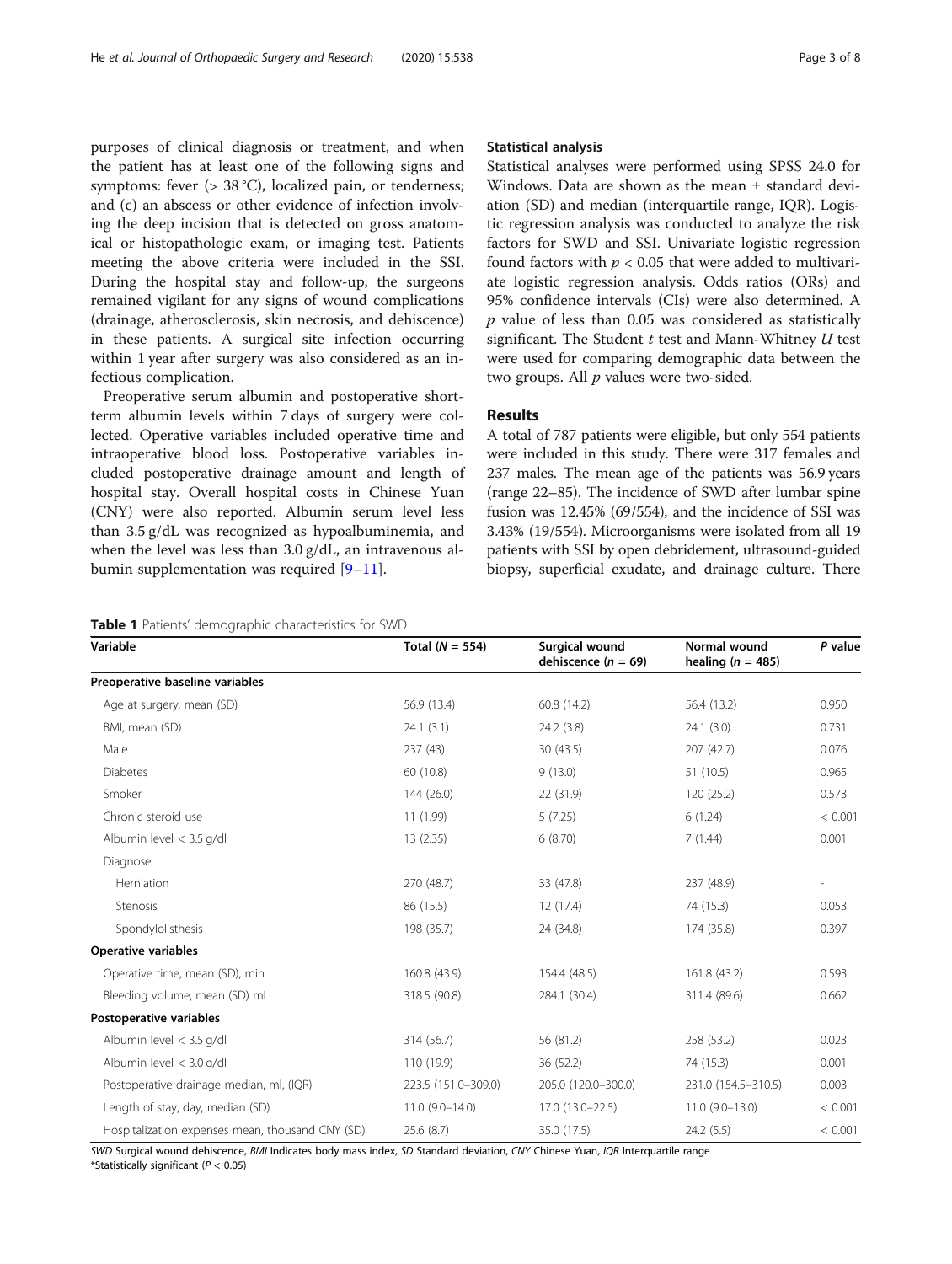were 13 (2.4%) patients with malnutrition before surgery (preoperative albumin <  $3.5 \text{ g/dL}$ ), 314 (56.4%) patients with albumin  $\langle 3.5 \text{ g/d}$ L within 7 days after surgery, and 114 (20.6%) patients with albumin <  $3.0$  g/dL within 7 days after surgery (Tables [1](#page-2-0) and 2).

Chronic steroid use ( $P < 0.001$ ), preoperative albumin level <  $3.5$  g/dl ( $P = 0.001$ ), postoperative albumin level < 3.5 g/dl ( $P = 0.023$ ), postoperative albumin level  $\langle 3.0 \text{ g} \rangle$ dl  $(P = 0.001)$ , and postoperative drainage  $(P = 0.003)$ were significantly correlated with the incidence of SWD.

Age ( $P = 0.010$ ), chronic steroid use ( $P = 0.003$ ), preoperative albumin level <  $3.5$  g/dl ( $P = 0.001$ ), spondylolisthesis diagnosis ( $P = 0.001$ ), postoperative albumin level <  $3.5 \text{ g/dl}$  ( $P < 0.001$ ), postoperative albumin level < 3.0 g/dl  $(P < 0.001)$ , length of stay  $(P < 0.001)$ , and hospitalization expenses ( $P < 0.001$ ) were significantly correlated with the incidence of SSI.

Multivariate logistic regression showed that preoperative albumin level <  $3.5 \text{ g/dl}$  ( $p = 0.024$ , OR = 4.16, 95%) CI 1.203–14.44) and postoperative albumin level  $<$  3.0 g/ dl ( $p < 0.001$ , OR = 5.22, 95% CI 2.84-9.58) were risk factors for SWD (Table [3,](#page-4-0) Fig. [1\)](#page-4-0). Multivariate logistic regression also found that preoperative albumin level < 3.5 g/dl ( $p = 0.040$ , OR = 5.69, 95%CI 1.08-29.88) and chronic steroid use ( $p < 0.001$ , OR = 20.20, 95%CI 4.43-92.16) were statistically significant risk factors for SSI (Table [4,](#page-5-0) Fig. [2](#page-5-0)).

The average hospital stay length was  $11$  (9–14) days overall; it was 17 (13–22.5) days in the SWD group and 11 (9–13) days in the normal wound healing group. Length of hospital stay in the SSI group was 22 (14–32) days and in the non-SSI group was 11 (9–14) days, with a significant difference ( $p < 0.001$ ). The average patient expenditure during hospitalization was  $25.6 \ (\pm 8.7)$  thousand CNY (US\$ 3583.2 ± 1217.7); overall, it was 35.0 (± 17.5) thousand CNY (US\$ 4898.9 ± 2449.5) in the SWD group, and it was  $24.2$  ( $\pm$  5.5) thousand CNY (US\$ 3387.2  $\pm$  769.8) in the normal wound healing group (P < 0.001). The average patient expenditure during hospitalization in the SSI group was  $43.9$  ( $\pm$  21.3) thousand CNY (US\$  $6144.6 \pm 2981.3$ ), and in the non-SSI group, it was 24.9 ( $\pm$  7.2) thousand CNY (US\$ 3485.2  $\pm$ 1007)  $(P < 0.001)$ .

#### **Discussion**

The current study confirmed that perioperative hypoalbuminemia was an important risk factor for wound complications following single-segment PLIF surgery.

| Table 2 Patients' demographic characteristics for SSI |  |  |  |
|-------------------------------------------------------|--|--|--|
|-------------------------------------------------------|--|--|--|

| Variable                                       | Total $(N = 554)$   | SSI $(n = 19)$   | No-SSI $(n = 535)$ | P value |
|------------------------------------------------|---------------------|------------------|--------------------|---------|
| Preoperative baseline variables                |                     |                  |                    |         |
| Age at surgery, mean (SD)                      | 56.9 (13.4)         | 56.7 (16.0)      | 56.9 (13.3)        | 0.010   |
| BMI, mean (SD)                                 | 24.1(3.1)           | 23.9(3.9)        | 24.1(3.1)          | 0.750   |
| Male                                           | 237(43)             | 12 (63.2)        | 225 (42.1)         | 0.900   |
| Diabetes                                       | 60 (10.8)           | 2(10.5)          | 58 (10.8)          | 0.300   |
| Smoker                                         | 144 (26.0)          | 6(31.6)          | 138 (25.8)         | 0.235   |
| Chronic steroid use                            | 11 (1.99)           | 5(26.3)          | 6(1.1)             | 0.003   |
| Albumin level < 3.5 g/dl                       | 13(2.35)            | 3(15.8)          | 10(1.9)            | 0.001   |
| Diagnose                                       |                     |                  |                    |         |
| Herniation                                     | 270 (48.7)          | 6(31.6)          | 264 (49.3)         |         |
| Stenosis                                       | 86 (15.5)           | 6(31.6)          | 80 (15.0)          | 0.180   |
| Spondylolisthesis                              | 198 (35.7)          | 7(36.8)          | 191 (35.7)         | 0.001   |
| <b>Operative variables</b>                     |                     |                  |                    |         |
| Operative time, mean (SD), min                 | 160.8 (43.9)        | 155.5 (48.2)     | 161.0 (43.8)       | 0.178   |
| Bleeding volume, mean (SD) mL                  | 318.5 (90.8)        | 321.1 (105.7)    | 311.9 (89.2)       | 0.537   |
| Postoperative variables                        |                     |                  |                    |         |
| Albumin level $<$ 3.5 g/dl                     | 314 (56.7)          | 16 (84.2)        | 298 (55.7)         | < 0.001 |
| Albumin level $<$ 3.0 g/dl                     | 110 (19.9)          | 10(52.6)         | 100(18.7)          | < 0.001 |
| Postoperative drainage median, ml, (IQR)       | 223.5 (151.0-309.0) | 148 (93.0-188.0) | 231 (154.0-312.0)  | 0.116   |
| Length of stay, day, median, thousand CNY (SD) | $11.0(9.0 - 14.0)$  | 22.0 (14.0-32.0) | $11.0(9.0 - 14.0)$ | < 0.001 |
| Hospitalization expenses mean (SD)             | 25.6(8.7)           | 43.9 (21.3)      | 24.9 (7.2)         | < 0.001 |

SSI Surgical site infection, BMI Indicates body mass index, SD Standard deviation, CNY Chinese Yuan, IQR Interquartile range

\*Statistically significant ( $P < 0.05$ )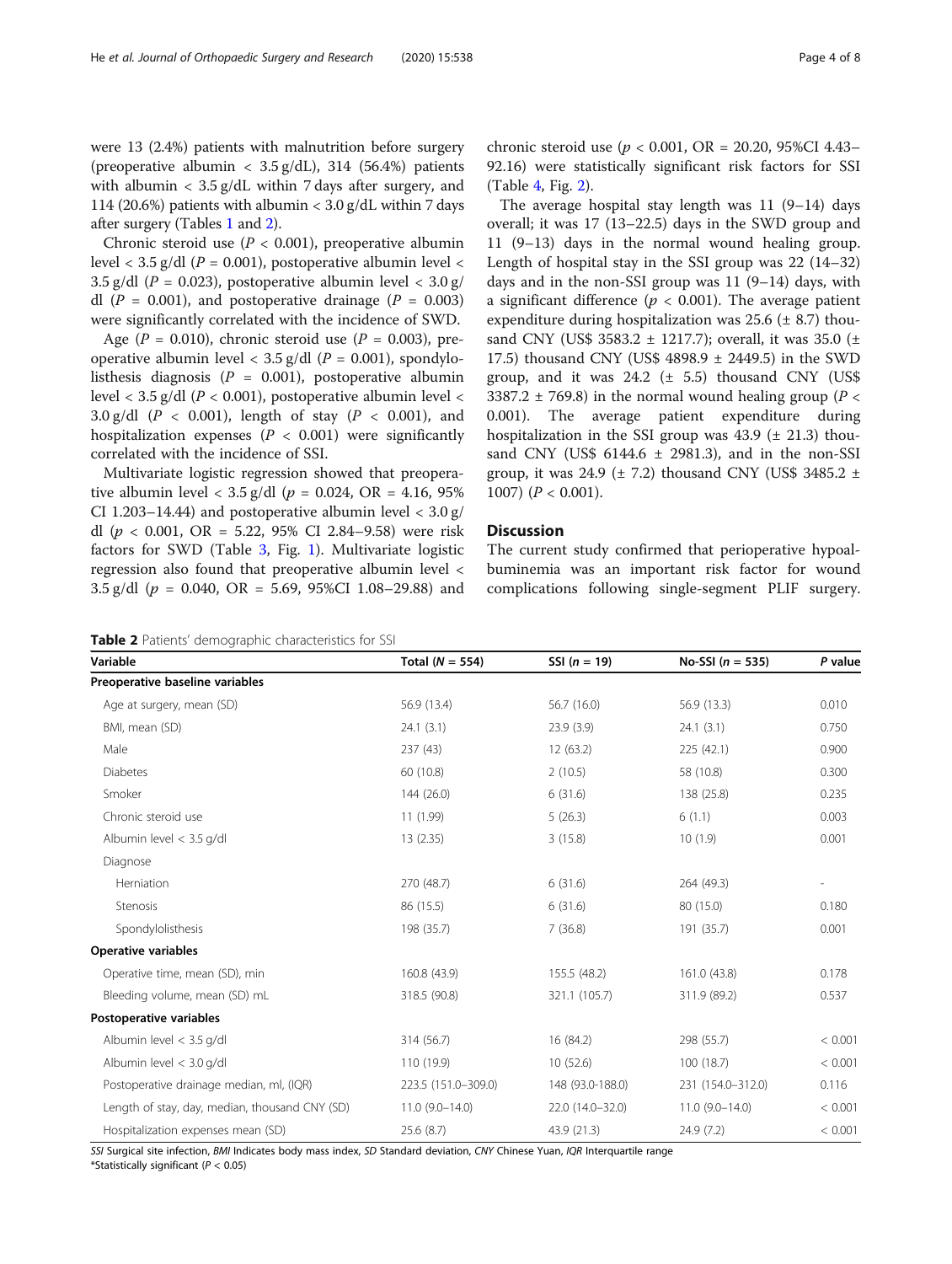<span id="page-4-0"></span>Table 3 Multivariate logistic regression analysis (SWD)

| Variable                                                      | B     | SD | <b>OR</b> | 95% CI                        | P value |
|---------------------------------------------------------------|-------|----|-----------|-------------------------------|---------|
| Preoperative                                                  |       |    |           |                               |         |
| Albumin level < 3.5 g/dl 1.427 0.634 4.168 1.203-14.442 0.024 |       |    |           |                               |         |
| Postoperative                                                 |       |    |           |                               |         |
| Albumin level < 3.5 g/dl 0.540 0.364 1.716 0.841-3.503        |       |    |           |                               | 0.138   |
| Postoperative                                                 |       |    |           |                               |         |
| Albumin level < 3.0 g/dl 1.652 0.310 5.219 2.843-9.580        |       |    |           |                               | < 0.001 |
| Age                                                           |       |    |           | 0.016 0.011 1.017 0.995-1.039 | 0.133   |
| Chronic steroid use                                           | 1.378 |    |           | 0.722 3.967 0.965-16.317      | 0.056   |
|                                                               |       |    |           |                               |         |

SWD Surgical wound dehiscence, B a constant which indicates regression coefficient and intercept, SD Standard deviation, OR Odds ratio, CI Confidence interval

\*Statistically significant ( $P < 0.05$ )

Our study further confirmed that perioperative hypoalbuminemia is an important risk factor for SWD and SSI.

Previous studies have reported that various markers of preoperative malnutrition are associated with surgical site infection following various types of surgery [[21](#page-7-0)–[27](#page-7-0)]. Cross et al. pointed out that superficial and deep SSI after orthopedic spinal surgery were associated with several markers of malnutrition, such as serological laboratory values, diabetes mellitus, hyperglycemia, and obesity [[28\]](#page-7-0). Bohl et al. investigated the relationship between preoperative hypoalbuminemia and complications within 30 days after total joint replacement. Compared with patients with normal albumin concentrations, patients with hypoalbuminemia had a higher risk of surgical site infection, pneumonia, prolonged hospital stay, and readmission [[29\]](#page-7-0). Similarly, they retrospectively reviewed data prospectively collected by the American College of Surgeons National Surgical Quality Improvement Program to investigate the relationship between preoperative hypoalbuminemia and complications after 30 days of posterior lumbar fusion. They pointed out that malnutrition was an independent risk factor for infection and wound complications after posterior lumbar fusion, and it was also associated with increased length of stay and readmission [[24\]](#page-7-0).

Our data showed that preoperative low serum albumin  $\langle$  < 3.5 g/dL) was significantly associated with an increased risk of postoperative SWD ( $P = 0.024$ ) and SSI ( $P =$ 0.040), which is consistent with other related reports. We combined the results of these data with previous literature and concluded that preoperative serum albumin concentration can not only be used to measure nutritional status, but also is more closely related to poor wound healing and pathological inflammation. It is a reliable indicator for evaluating postoperative complications

In addition, early postoperative hypoalbuminemia has also been reported as a risk factor for serious postoperative complications [\[30](#page-7-0)–[33](#page-7-0)]. Lee et al. investigated 337 patients with major oropharyngeal squamous cell carcinoma who underwent clean and contaminated surgery and monitored serum albumin, glucose, and hemoglobin levels during the perioperative period. The results showed that early postoperative hypoalbuminemia < 2.5 g/dl was an independent risk factor for SSI in patients who underwent oral cancer surgery [[34](#page-7-0)]. Bohl et al. also reported that malnutrition increased the risk of periprosthetic joint infection following total joint arthroplasty [[35](#page-7-0)].

Low postoperative serum albumin  $\langle \, \langle 3.0 \, \text{g/d} \rangle$  was significantly associated with an increased risk of postoperative SWD. However, low postoperative albumin is affected by many factors. Ge et al. noted that the stress response, perioperative fluid overload, hemodilution, albumin redistribution, a breakdown of metabolism, and other comprehensive factors cause postoperative albu-min decline [[36\]](#page-7-0). Despite this, we still need to be wary of hypoalbuminemia with albumin levels < 3.0 g/dl after

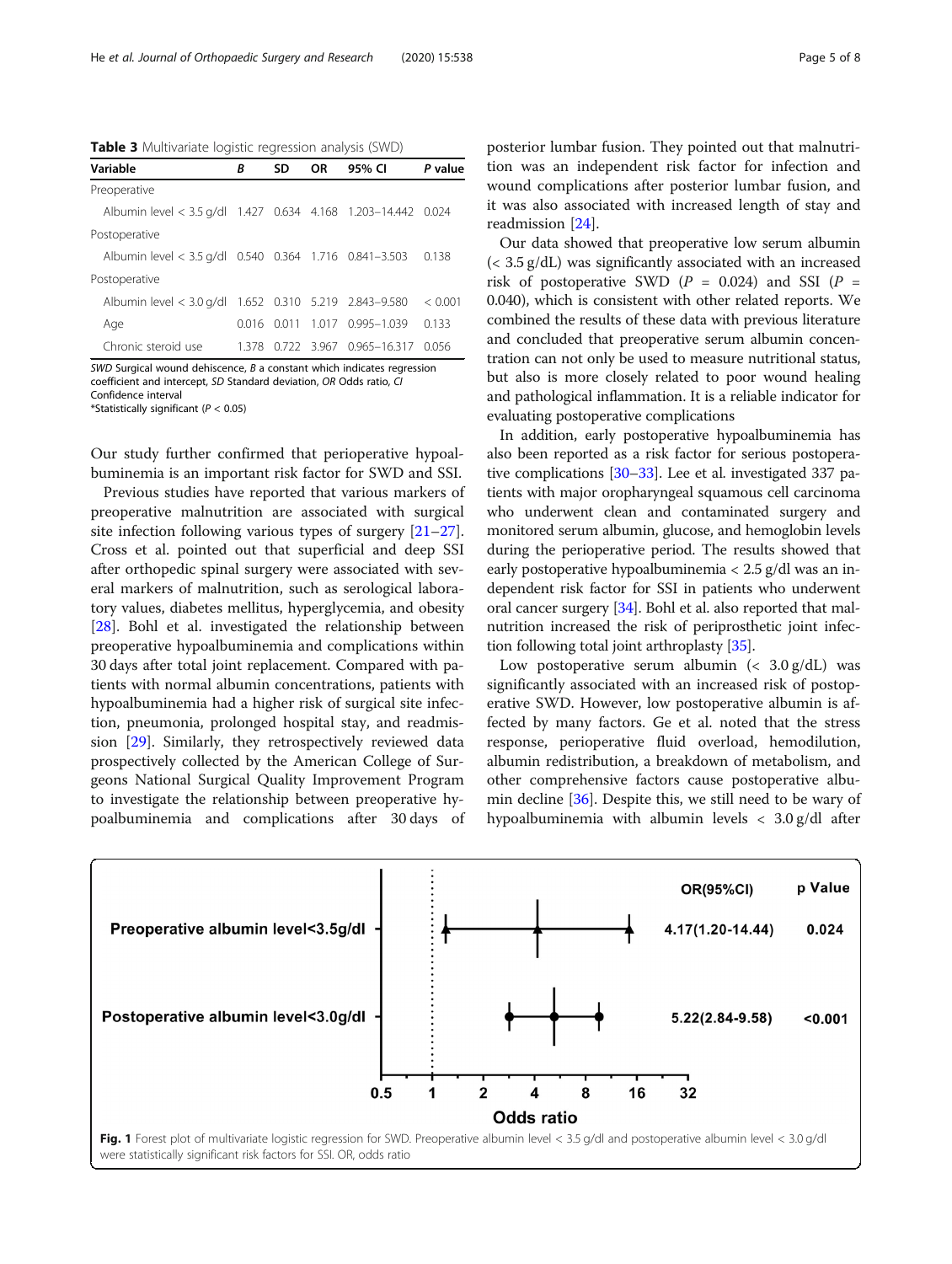| Variable                   | B     | <b>SD</b> | <b>OR</b> | 95% CI          | P value |
|----------------------------|-------|-----------|-----------|-----------------|---------|
| Preoperative               |       |           |           |                 |         |
| Albumin level $<$ 3.5 g/dl | 1.738 | 0.846     | 5.687     | 1.082-29.880    | 0.040   |
| Postoperative              |       |           |           |                 |         |
| Albumin level $<$ 3.5 g/dl | 0.886 | 0.717     | 2.425     | 0.595-9.889     | 0.217   |
| Postoperative              |       |           |           |                 |         |
| Albumin level $<$ 3.0 g/dl | 0.695 | 0.576     | 2.003     | $0.647 - 6.196$ | 0.228   |
| Drainage                   | 0.008 | 0.003     | 0.993     | $0.986 - 0.999$ | 0.023   |
| Chronic steroid use        | 3.006 | 0.774     | 20.203    | 4.429-92.155    | < 0.001 |

<span id="page-5-0"></span>Table 4 Multivariate logistic regression analysis (SSI)

SSI Surgical site infection, B A constant which indicates regression coefficient and intercept, SD Standard deviation, OR Odds ratio, CI Confidence interval \*Statistically significant ( $P < 0.05$ )

surgery. Considering low hypoalbuminemia mechanisms, monitoring the albumin serum level and giving albumin supplementation in case of low level appeared to be an adequate strategy to decrease the risk.

Chronic steroid users (steroid usage for more than 10 days preoperatively) have reportedly increased their risk of infection by two- to three-fold after surgery. Singla et al. reported chronic steroid usage to be a significant risk factor for SSI in their database analysis of 360,005 patients over 65 years of age [\[37](#page-7-0)].

Univariate logistic regression showed that poor drainage after surgery could lead to SWD. This may be related to the poor placement of the drainage tube and blockage of the drainage tube. Irregular drainage after surgery is prone to deep congestion and hematoma, and then, SWD and also increased risk of SSI. Although the p value of postoperative drainage ( $P = 0.003$ ) was less than 0.05, OR value was close to 1 infinitely, which may be related to the small sample size of SSI group. Expanding the sample size would be helpful for further research. Increased risk of SSI in patients with spondylolisthesis could be explained by prolonged bed rest after PLIF

surgery, considering that short-term (7 days) could be beneficial to the stability of the spine after reduction to prevent loosening or displacement of the internal fixation. Age is also a risk factor for SSI, with the increase of age, the probability of SSI after the operation is higher. The finding may be the result of malnourished conditions due to poorer nutritional intake. However, this should be further evaluated in future prospective experiments with increased sample sizes.

When malnutrition is detected, timely nutritional supplementation is beneficial to patients' postoperative recovery. Oral nutritional supplements have been shown to be effective in improving nutrient intake, and they can also be given intravenously. Avenell et al. proved that oral non-protein energy, protein, vitamin, and mineral supplements can prevent complications after hip fracture in elderly patients [[38\]](#page-7-0).

The strengths of this study include the use of the same surgical procedure (PLIF) for lumbar fusion and internal fixation. Only single-segment fusion patients were included to reduce the impact of surgical procedures on the results of the study. In future research, it will be

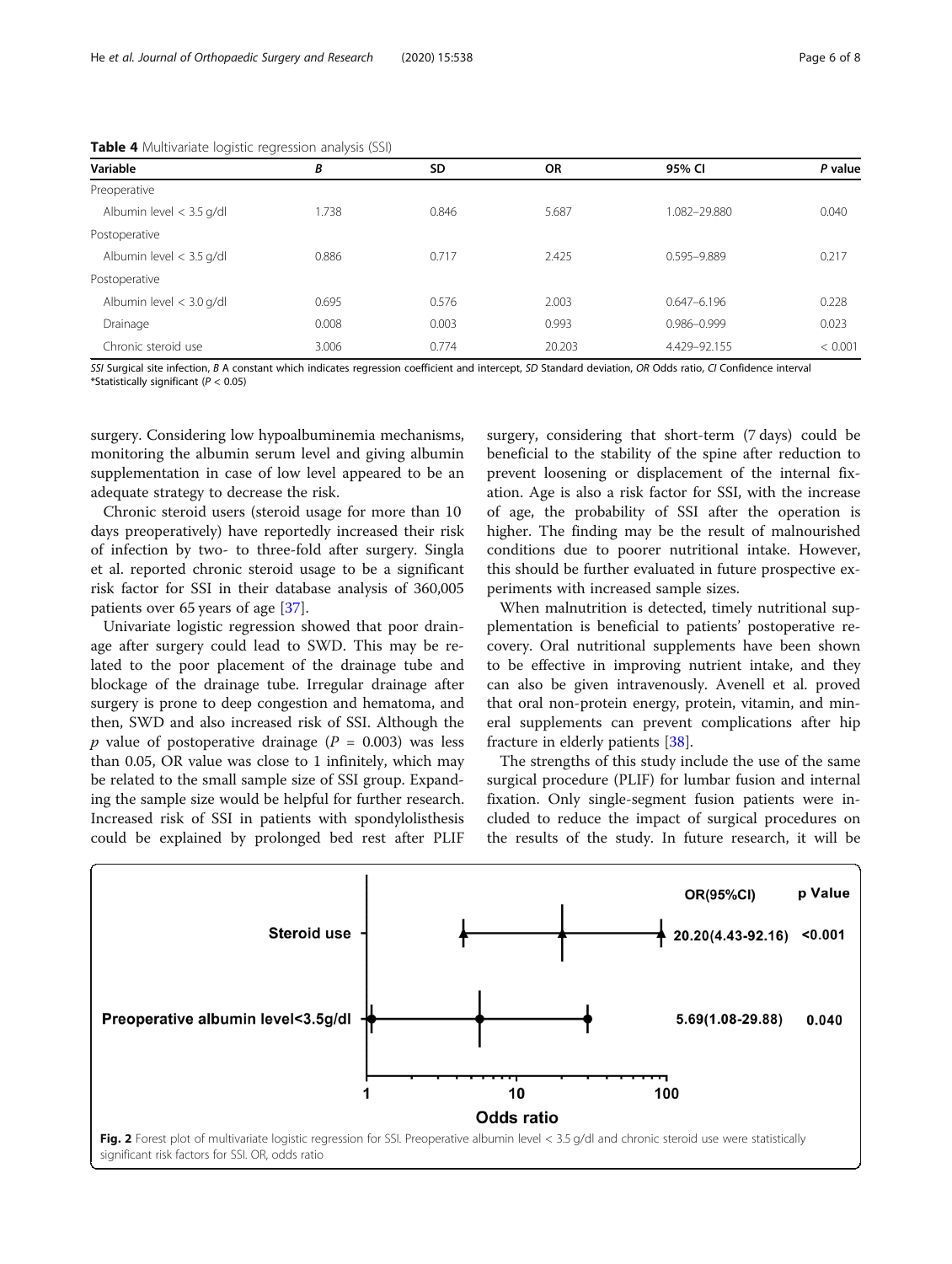<span id="page-6-0"></span>important to further explore, elucidate, and establish potential links between hypoalbuminemia and adverse surgical wound outcomes after spinal fusion surgery.

The study was limited by the inherent problems of retrospective studies. First, as a retrospective, single institution study, all data on patient characteristics, laboratory test results, medical interventions directly related to abnormal laboratory values, and patient clinical symptoms were dependent on the inherent limitations of the files in the electronic medical record system. Second, the sample size of patients with preoperative hypoalbuminemia (13 cases) was relatively small, and a larger sample size may have been helpful for the statistical analysis. Although the serum albumin value is a valuable tool for assessing nutritional status, it is affected by many perioperative factors, so it cannot be a comprehensive assessment of the nutritional status of patients. We still need to integrate the general situation of patients and other serological indicators to guide clinical treatment.

#### Conclusions

The current study showed that lower preoperative (< 3.5  $g/dl$ ) and postoperative (< 3.0  $g/dl$ ) serum albumin values were associated with SWD, and lower preoperative (< 3.5 g/dl) serum albumin levels and chronic steroid use were associated with SSI after posterior lumbar interbody fusion in the treatment of single-segment lumbar degenerative disease. More attention should be paid to the nutritional status of patients to ensure they are supplemented in a timely manner and to reduce hospitalization time and costs.

#### **Abbreviations**

SSI: Surgical site infection; SWD: Surgical wound dehiscence; AKI: Acute kidney injury; PLIF: Posterior lumbar interbody fusion; BMI: Body mass index; CDC: Centers for Disease Control; SD: Standard deviation; IQR: Interquartile range; CNY: Chinese Yuan; OR: Odds ratio; CI: Confidence interval

#### Acknowledgements

Not applicable.

#### Authors' contributions

ZYH and BS contributed to the study design of this retrospective study. ZXQ, KT, BS, and ZYH performed the surgery. KZ and ZYH collected the data. KZ and ZYH analyzed the data. ZYH wrote the manuscript. All authors read and approved the final manuscript.

#### Funding

There is no funding source.

#### Availability of data and materials

The datasets used and/or analyzed during the current study are available from the corresponding author on reasonable request.

#### Ethics approval and consent to participate

This study is a retrospective clinical study and has been approved by The First Affiliated Hospital of Chongqing Medical University Ethics Committee. All patients had signed the consent form.

#### Consent for publication

Not applicable.

#### Competing interests

The authors declare that they have no competing interests.

#### Author details

<sup>1</sup>Department of Orthopedics, The Seventh Affiliated Hospital, Sun Yat-sen University, Guangming District, Shenzhen 518000, China. <sup>2</sup>Department of Orthopedics, The First Affiliated Hospital of Chongqing Medical University, Yuanjiagang, Yuzhong District, Chongqing 400016, China.

#### Received: 27 April 2020 Accepted: 28 October 2020 Published online: 17 November 2020

#### References

- 1. Li C, Xu L, Guan C, et al. Malnutrition screening and acute kidney injury in hospitalised patients: a retrospective study over a 5-year period from China. Br J Nutr. 2020;123(3):337–46. [https://doi.org/10.1017/S000711451900271X.](https://doi.org/10.1017/S000711451900271X)
- 2. Terp R, Jacobsen KO, Kannegaard P, Larsen AM, Madsen OR, Noiesen E. A nutritional intervention program improves the nutritional status of geriatric patients at nutritional risk-a randomized controlled trial. Clin Rehabil. 2018; 32(7):930–41. [https://doi.org/10.1177/0269215518765912.](https://doi.org/10.1177/0269215518765912)
- 3. Puvanesarajah V, Jain A, Kebaish K, et al. Poor nutrition status and lumbar spine fusion surgery in the elderly: readmissions, complications, and mortality. Spine (Phila Pa 1976). 2017;42(13):979–83. [https://doi.org/10.1097/](https://doi.org/10.1097/BRS.0000000000001969) [BRS.0000000000001969.](https://doi.org/10.1097/BRS.0000000000001969)
- 4. Watanabe T, Kanayama M, Takahata M, et al. Perioperative complications of spine surgery in patients 80 years of age or older: a multicenter prospective cohort study. J Neurosurg Spine. 2019;2019:1–9.published online ahead of print. <https://doi.org/10.3171/2019.9.SPINE19754>.
- 5. de la Cruz KI, Bakaeen FG, Wang XL, et al. Hypoalbuminemia and long-term survival after coronary artery bypass: a propensity score analysis. Ann Thorac Surg. 2011;91(3):671–5. <https://doi.org/10.1016/j.athoracsur.2010.09.004>.
- 6. Watanabe M, Sakai D, Matsuyama D, Yamamoto Y, Sato M, Mochida J. Risk factors for surgical site infection following spine surgery: efficacy of intraoperative saline irrigation. J Neurosurg Spine. 2010;12(5):540–6. [https://](https://doi.org/10.3171/2009.11.SPINE09308) [doi.org/10.3171/2009.11.SPINE09308](https://doi.org/10.3171/2009.11.SPINE09308).
- 7. Lourenço P, Silva S, Friões F, et al. Low prealbumin is strongly associated with adverse outcome in heart failure. Heart. 2014;100(22):1780–5. [https://](https://doi.org/10.1136/heartjnl-2014-305747) [doi.org/10.1136/heartjnl-2014-305747.](https://doi.org/10.1136/heartjnl-2014-305747)
- 8. Robinson R. Low serum albumin and total lymphocyte count as predictors of 30 day hospital readmission in patients 65 years of age or older. PeerJ. 2015;3:e1181. Published 2015 Aug 13. [https://doi.org/10.7717/peerj.1181.](https://doi.org/10.7717/peerj.1181)
- 9. Barker LA, Gout BS, Crowe TC. Hospital malnutrition: prevalence, identification and impact on patients and the healthcare system. Int J Environ Res Public Health. 2011;8(2):514–27. [https://doi.org/10.3390/](https://doi.org/10.3390/ijerph8020514) [ijerph8020514.](https://doi.org/10.3390/ijerph8020514)
- 10. Kaiser MJ, Bauer JM, Rämsch C, et al. Frequency of malnutrition in older adults: a multinational perspective using the mini nutritional assessment. J Am Geriatr Soc. 2010;58(9):1734–8. [https://doi.org/10.1111/j.1532-5415.2010.](https://doi.org/10.1111/j.1532-5415.2010.03016.x) 03016x
- 11. Adogwa O, Martin JR, Huang K, et al. Preoperative serum albumin level as a predictor of postoperative complication after spine fusion. Spine (Phila Pa 1976). 2014;39(18):1513–9. <https://doi.org/10.1097/BRS.0000000000000450>.
- 12. Jaberi FM, Parvizi J, Haytmanek CT, Joshi A, Purtill J. Procrastination of wound drainage and malnutrition affect the outcome of joint arthroplasty. Clin Orthop Relat Res. 2008;466(6):1368–71. [https://doi.org/10.1007/s11999-](https://doi.org/10.1007/s11999-008-0214-7) [008-0214-7](https://doi.org/10.1007/s11999-008-0214-7).
- 13. Guo JJ, Yang H, Qian H, Huang L, Guo Z, Tang T. The effects of different nutritional measurements on delayed wound healing after hip fracture in the elderly. J Surg Res. 2010;159(1):503–8. [https://doi.org/10.1016/j.jss.2008.](https://doi.org/10.1016/j.jss.2008.09.018) [09.018.](https://doi.org/10.1016/j.jss.2008.09.018)
- 14. Zorrilla P, Gómez LA, Salido JA, Silva A, López-Alonso A. Low serum zinc level as a predictive factor of delayed wound healing in total hip replacement. Wound Repair Regen. 2006;14(2):119–22. [https://doi.org/10.](https://doi.org/10.1111/j.1743-6109.2006.00100.x) [1111/j.1743-6109.2006.00100.x](https://doi.org/10.1111/j.1743-6109.2006.00100.x).
- 15. Li Z, Liu P, Zhang C, et al. Incidence, prevalence, and analysis of risk factors for surgical site infection after lumbar fusion surgery: ≥2-year follow-up retrospective study. World Neurosurg. 2019;131:e460–7. [https://doi.org/10.](https://doi.org/10.1016/j.wneu.2019.07.207) [1016/j.wneu.2019.07.207.](https://doi.org/10.1016/j.wneu.2019.07.207)
- 16. Blumberg TJ, Woelber E, Bellabarba C, Bransford R, Spina N. Predictors of increased cost and length of stay in the treatment of postoperative spine